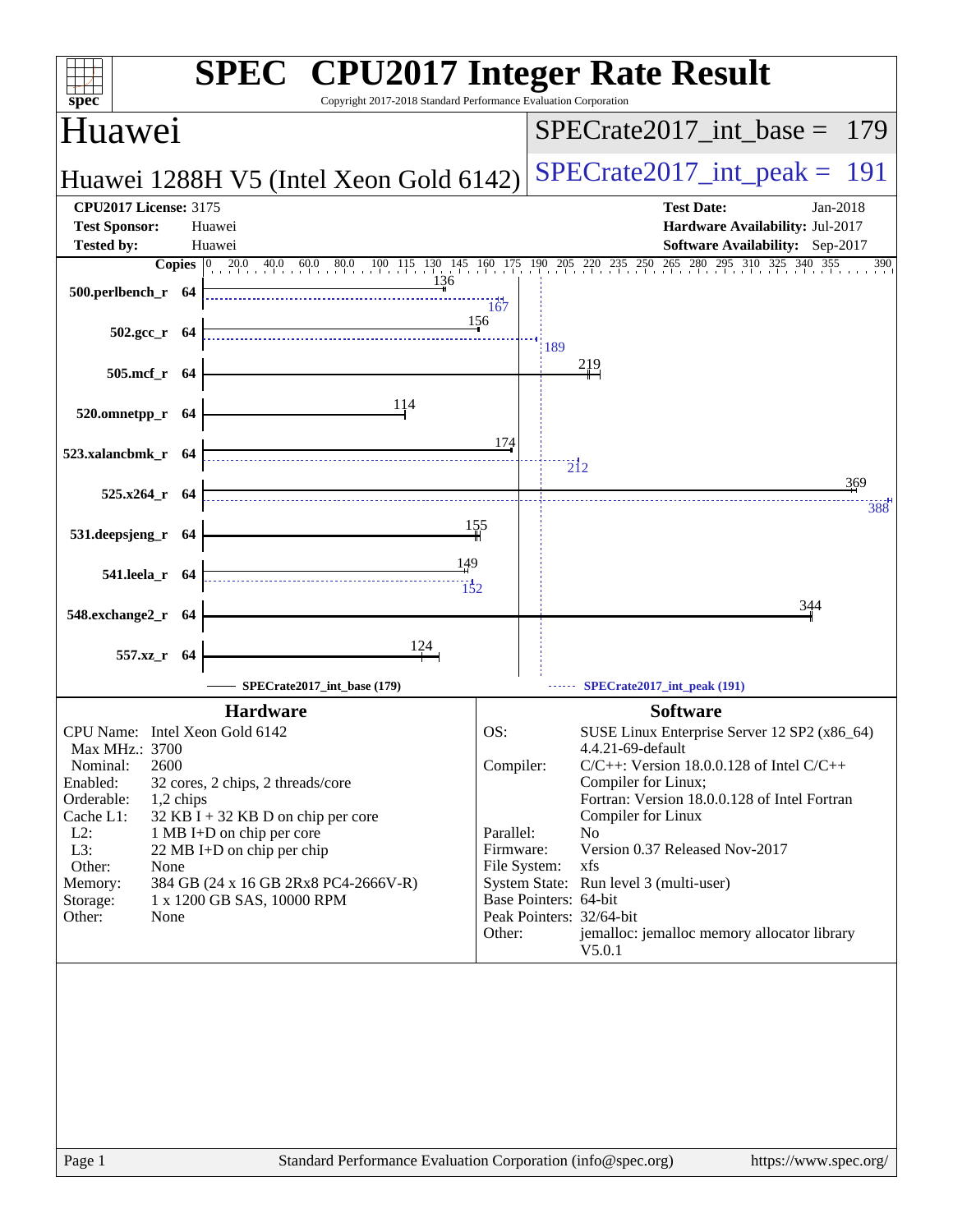

Copyright 2017-2018 Standard Performance Evaluation Corporation

## Huawei

### [SPECrate2017\\_int\\_base =](http://www.spec.org/auto/cpu2017/Docs/result-fields.html#SPECrate2017intbase) 179

Huawei 1288H V5 (Intel Xeon Gold  $6142$ ) [SPECrate2017\\_int\\_peak =](http://www.spec.org/auto/cpu2017/Docs/result-fields.html#SPECrate2017intpeak) 191

**[CPU2017 License:](http://www.spec.org/auto/cpu2017/Docs/result-fields.html#CPU2017License)** 3175 **[Test Date:](http://www.spec.org/auto/cpu2017/Docs/result-fields.html#TestDate)** Jan-2018 **[Test Sponsor:](http://www.spec.org/auto/cpu2017/Docs/result-fields.html#TestSponsor)** Huawei **[Hardware Availability:](http://www.spec.org/auto/cpu2017/Docs/result-fields.html#HardwareAvailability)** Jul-2017 **[Tested by:](http://www.spec.org/auto/cpu2017/Docs/result-fields.html#Testedby)** Huawei **[Software Availability:](http://www.spec.org/auto/cpu2017/Docs/result-fields.html#SoftwareAvailability)** Sep-2017

#### **[Results Table](http://www.spec.org/auto/cpu2017/Docs/result-fields.html#ResultsTable)**

|                           | <b>Base</b>   |                |       |                |       |                | <b>Peak</b> |               |                |              |                |              |                |              |
|---------------------------|---------------|----------------|-------|----------------|-------|----------------|-------------|---------------|----------------|--------------|----------------|--------------|----------------|--------------|
| <b>Benchmark</b>          | <b>Copies</b> | <b>Seconds</b> | Ratio | <b>Seconds</b> | Ratio | <b>Seconds</b> | Ratio       | <b>Copies</b> | <b>Seconds</b> | <b>Ratio</b> | <b>Seconds</b> | <b>Ratio</b> | <b>Seconds</b> | <b>Ratio</b> |
| $500.$ perlbench_r        | 64            | 742            | 137   | 748            | 136   | 751            | 136         | 64            | 601            | 169          | 610            | 167          | 610            | 167          |
| 502.gcc_r                 | 64            | 583            | 155   | 581            | 156   | 582            | 156         | 64            | 481            | 188          | 480            | 189          | 480            | 189          |
| $505$ .mcf r              | 64            | 461            | 224   | 473            | 219   | 476            | 217         | 64            | 461            | 224          | 473            | 219          | 476            | 217          |
| 520.omnetpp_r             | 64            | 734            | 114   | 738            | 114   | 738            | 114         | 64            | 734            | 114          | 738            | 114          | 738            | <b>114</b>   |
| 523.xalancbmk r           | 64            | 386            | 175   | 389            | 174   | 388            | 174         | 64            | 319            | 212          | 318            | 212          | 319            | 212          |
| 525.x264 r                | 64            | 303            | 369   | 306            | 367   | 303            | 369         | 64            | 289            | 387          | 289            | 388          | 288            | 389          |
| 531.deepsjeng_r           | 64            | 468            | 157   | 475            | 155   | 477            | 154         | 64            | 468            | 157          | 475            | <u>155</u>   | 477            | 154          |
| 541.leela r               | 64            | 718            | 148   | 709            | 149   | 708            | 150         | 64            | 695            | 153          | 696            | <u> 152</u>  | 697            | 152          |
| 548.exchange2_r           | 64            | 487            | 344   | 488            | 344   | 488            | 343         | 64            | 487            | 344          | 488            | 344          | 488            | 343          |
| 557.xz r                  | 64            | 518            | 133   | 560            | 124   | 560            | 123         | 64            | 518            | 133          | 560            | 124          | 560            | 123          |
| $SPECrate2017$ int base = |               |                | 179   |                |       |                |             |               |                |              |                |              |                |              |
| $CDFAC = 1.2047 + 1.1$    |               |                | 404   |                |       |                |             |               |                |              |                |              |                |              |

**[SPECrate2017\\_int\\_peak =](http://www.spec.org/auto/cpu2017/Docs/result-fields.html#SPECrate2017intpeak) 191**

Results appear in the [order in which they were run](http://www.spec.org/auto/cpu2017/Docs/result-fields.html#RunOrder). Bold underlined text [indicates a median measurement](http://www.spec.org/auto/cpu2017/Docs/result-fields.html#Median).

#### **[Submit Notes](http://www.spec.org/auto/cpu2017/Docs/result-fields.html#SubmitNotes)**

 The numactl mechanism was used to bind copies to processors. The config file option 'submit' was used to generate numactl commands to bind each copy to a specific processor. For details, please see the config file.

### **[Operating System Notes](http://www.spec.org/auto/cpu2017/Docs/result-fields.html#OperatingSystemNotes)**

Stack size set to unlimited using "ulimit -s unlimited"

#### **[General Notes](http://www.spec.org/auto/cpu2017/Docs/result-fields.html#GeneralNotes)**

Environment variables set by runcpu before the start of the run: LD\_LIBRARY\_PATH = "/spec2017/lib/ia32:/spec2017/lib/intel64:/spec2017/je5.0.1-32:/spec2017/je5.0.1-64"

 Binaries compiled on a system with 1x Intel Core i7-4790 CPU + 32GB RAM memory using Redhat Enterprise Linux 7.4 Transparent Huge Pages enabled by default Prior to runcpu invocation Filesystem page cache synced and cleared with: sync; echo 3> /proc/sys/vm/drop\_caches runcpu command invoked through numactl i.e.: numactl --interleave=all runcpu <etc>

 jemalloc: configured and built at default for 32bit (i686) and 64bit (x86\_64) targets; jemalloc: built with the RedHat Enterprise 7.4, and the system compiler gcc 4.8.5;

**(Continued on next page)**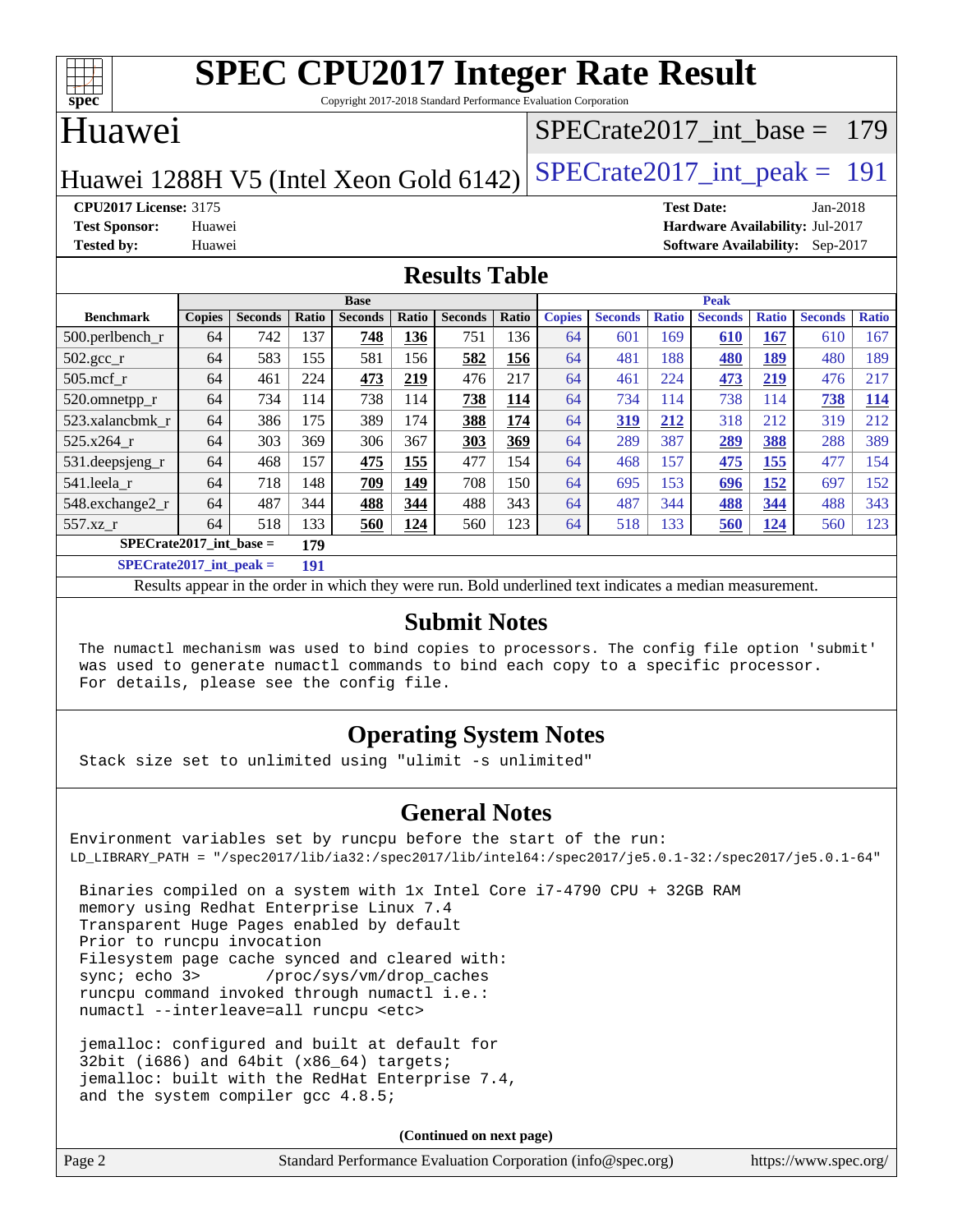

Copyright 2017-2018 Standard Performance Evaluation Corporation

### Huawei

[SPECrate2017\\_int\\_base =](http://www.spec.org/auto/cpu2017/Docs/result-fields.html#SPECrate2017intbase) 179

Huawei 1288H V5 (Intel Xeon Gold  $6142$ ) [SPECrate2017\\_int\\_peak =](http://www.spec.org/auto/cpu2017/Docs/result-fields.html#SPECrate2017intpeak) 191

**[Tested by:](http://www.spec.org/auto/cpu2017/Docs/result-fields.html#Testedby)** Huawei **[Software Availability:](http://www.spec.org/auto/cpu2017/Docs/result-fields.html#SoftwareAvailability)** Sep-2017

**[CPU2017 License:](http://www.spec.org/auto/cpu2017/Docs/result-fields.html#CPU2017License)** 3175 **[Test Date:](http://www.spec.org/auto/cpu2017/Docs/result-fields.html#TestDate)** Jan-2018 **[Test Sponsor:](http://www.spec.org/auto/cpu2017/Docs/result-fields.html#TestSponsor)** Huawei **[Hardware Availability:](http://www.spec.org/auto/cpu2017/Docs/result-fields.html#HardwareAvailability)** Jul-2017

#### **[General Notes \(Continued\)](http://www.spec.org/auto/cpu2017/Docs/result-fields.html#GeneralNotes)**

 jemalloc: sources avilable from jemalloc.net or <https://github.com/jemalloc/jemalloc/releases>

No: The test sponsor attests, as of date of publication, that CVE-2017-5754 (Meltdown) is mitigated in the system as tested and documented. No: The test sponsor attests, as of date of publication, that CVE-2017-5753 (Spectre variant 1) is mitigated in the system as tested and documented. No: The test sponsor attests, as of date of publication, that CVE-2017-5715 (Spectre variant 2) is mitigated in the system as tested and documented.

This benchmark result is intended to provide perspective on past performance using the historical hardware and/or software described on this result page.

The system as described on this result page was formerly generally available. At the time of this publication, it may not be shipping, and/or may not be supported, and/or may fail to meet other tests of General Availability described in the SPEC OSG Policy document, <http://www.spec.org/osg/policy.html>

This measured result may not be representative of the result that would be measured were this benchmark run with hardware and software available as of the publication date.

#### **[Platform Notes](http://www.spec.org/auto/cpu2017/Docs/result-fields.html#PlatformNotes)**

 BIOS configuration: Power Policy Set to Performance SNC Set to Enabled IMC Interleaving Set to 1 way Interleave XPT Prefetch Set to Enabled Sysinfo program /spec2017/bin/sysinfo Rev: r5797 of 2017-06-14 96c45e4568ad54c135fd618bcc091c0f running on linux-jujq Mon Jan 15 19:48:20 2018 SUT (System Under Test) info as seen by some common utilities. For more information on this section, see <https://www.spec.org/cpu2017/Docs/config.html#sysinfo> From /proc/cpuinfo model name : Intel(R) Xeon(R) Gold 6142 CPU @ 2.60GHz 2 "physical id"s (chips) 64 "processors" cores, siblings (Caution: counting these is hw and system dependent. The following excerpts from /proc/cpuinfo might not be reliable. Use with caution.) cpu cores : 16

**(Continued on next page)**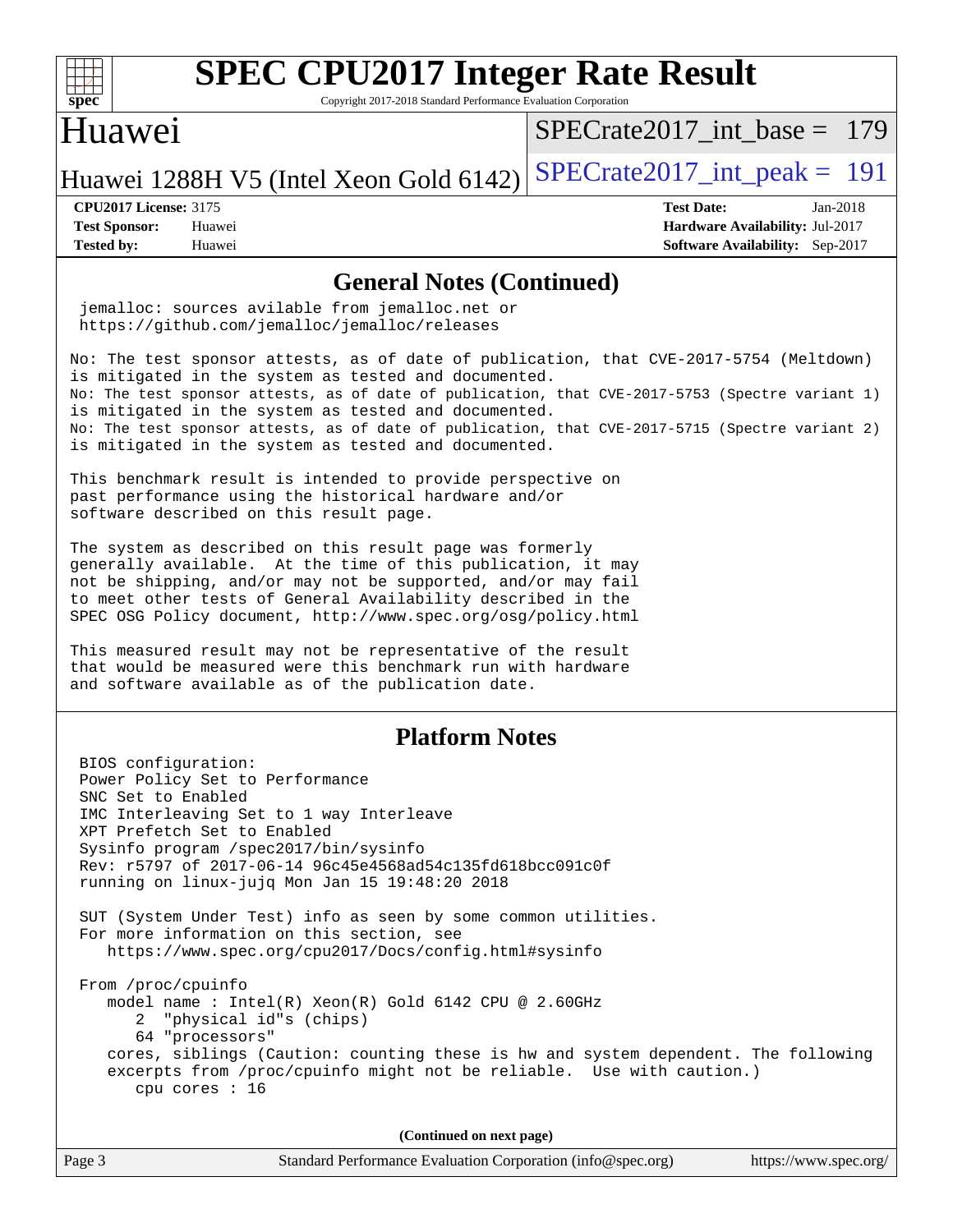| spec <sup>®</sup>                                                                                                                                                                                                                                                                                                                                                                                                                                                                                                                                                                                                                                                                                                                                                                                                                                                                                                                                                                                                                                                                                                                                                                                                                                                                                                                                                                                                                                                                       | <b>SPEC CPU2017 Integer Rate Result</b><br>Copyright 2017-2018 Standard Performance Evaluation Corporation                                                                                                                                                                                                                     |                                                                                                     |  |
|-----------------------------------------------------------------------------------------------------------------------------------------------------------------------------------------------------------------------------------------------------------------------------------------------------------------------------------------------------------------------------------------------------------------------------------------------------------------------------------------------------------------------------------------------------------------------------------------------------------------------------------------------------------------------------------------------------------------------------------------------------------------------------------------------------------------------------------------------------------------------------------------------------------------------------------------------------------------------------------------------------------------------------------------------------------------------------------------------------------------------------------------------------------------------------------------------------------------------------------------------------------------------------------------------------------------------------------------------------------------------------------------------------------------------------------------------------------------------------------------|--------------------------------------------------------------------------------------------------------------------------------------------------------------------------------------------------------------------------------------------------------------------------------------------------------------------------------|-----------------------------------------------------------------------------------------------------|--|
| Huawei                                                                                                                                                                                                                                                                                                                                                                                                                                                                                                                                                                                                                                                                                                                                                                                                                                                                                                                                                                                                                                                                                                                                                                                                                                                                                                                                                                                                                                                                                  |                                                                                                                                                                                                                                                                                                                                | $SPECrate2017\_int\_base = 179$                                                                     |  |
| Huawei 1288H V5 (Intel Xeon Gold 6142)                                                                                                                                                                                                                                                                                                                                                                                                                                                                                                                                                                                                                                                                                                                                                                                                                                                                                                                                                                                                                                                                                                                                                                                                                                                                                                                                                                                                                                                  |                                                                                                                                                                                                                                                                                                                                | $SPECTate2017\_int\_peak = 191$                                                                     |  |
| <b>CPU2017 License: 3175</b><br><b>Test Sponsor:</b><br>Huawei<br><b>Tested by:</b><br>Huawei                                                                                                                                                                                                                                                                                                                                                                                                                                                                                                                                                                                                                                                                                                                                                                                                                                                                                                                                                                                                                                                                                                                                                                                                                                                                                                                                                                                           |                                                                                                                                                                                                                                                                                                                                | <b>Test Date:</b><br>Jan-2018<br>Hardware Availability: Jul-2017<br>Software Availability: Sep-2017 |  |
|                                                                                                                                                                                                                                                                                                                                                                                                                                                                                                                                                                                                                                                                                                                                                                                                                                                                                                                                                                                                                                                                                                                                                                                                                                                                                                                                                                                                                                                                                         | <b>Platform Notes (Continued)</b>                                                                                                                                                                                                                                                                                              |                                                                                                     |  |
| siblings : 32<br>physical 0: cores 0 1 2 3 4 5 6 7 8 9 10 11 12 13 14 15<br>physical 1: cores 0 1 2 3 4 5 6 7 8 9 10 11 12 13 14 15                                                                                                                                                                                                                                                                                                                                                                                                                                                                                                                                                                                                                                                                                                                                                                                                                                                                                                                                                                                                                                                                                                                                                                                                                                                                                                                                                     |                                                                                                                                                                                                                                                                                                                                |                                                                                                     |  |
| From 1scpu:<br>Architecture:<br>$CPU$ op-mode( $s$ ):<br>Byte Order:<br>CPU(s):<br>64<br>On-line $CPU(s)$ list:<br>Thread( $s$ ) per core:<br>2<br>Core(s) per socket:<br>16<br>Socket(s):<br>2<br>4<br>NUMA $node(s)$ :<br>Vendor ID:<br>CPU family:<br>6<br>Model:<br>85<br>Model name:<br>Stepping:<br>4<br>CPU MHz:<br>BogoMIPS:<br>Virtualization:<br>L1d cache:<br>32K<br>Lli cache:<br>32K<br>$L2$ cache:<br>L3 cache:<br>NUMA $node0$ $CPU(s):$<br>NUMA nodel CPU(s):<br>NUMA $node2$ $CPU(s)$ :<br>NUMA $node3$ $CPU(s):$<br>Flaqs:<br>pat pse36 clflush dts acpi mmx fxsr sse sse2 ss ht tm pbe syscall nx pdpelgb rdtscp<br>lm constant_tsc art arch_perfmon pebs bts rep_good nopl xtopology nonstop_tsc<br>aperfmperf eagerfpu pni pclmulqdq dtes64 ds_cpl vmx smx est tm2 ssse3 sdbg fma cx16<br>xtpr pdcm pcid dca sse4_1 sse4_2 x2apic movbe popcnt tsc_deadline_timer aes xsave<br>avx f16c rdrand lahf_lm abm 3dnowprefetch ida arat epb pln pts dtherm intel_pt<br>tpr_shadow vnmi flexpriority ept vpid fsgsbase tsc_adjust bmil hle avx2 smep bmi2<br>erms invpcid rtm cqm mpx avx512f avx512dq rdseed adx smap clflushopt clwb avx512cd<br>avx512bw avx512vl xsaveopt xsavec xgetbvl cqm_llc cqm_occup_llc<br>/proc/cpuinfo cache data<br>cache size : 22528 KB<br>From numactl --hardware WARNING: a numactl 'node' might or might not correspond to a<br>physical chip.<br>$available: 4 nodes (0-3)$<br>node 0 cpus: 0 1 2 3 8 9 10 11 32 33 34 35 40 41 42 43 | x86_64<br>$32$ -bit, $64$ -bit<br>Little Endian<br>$0 - 63$<br>GenuineIntel<br>$Intel(R) Xeon(R) Gold 6142 CPU @ 2.60GHz$<br>2600.017<br>5200.03<br>$VT - x$<br>1024K<br>22528K<br>$0-3, 8-11, 32-35, 40-43$<br>$4 - 7$ , $12 - 15$ , $36 - 39$ , $44 - 47$<br>16-19,24-27,48-51,56-59<br>$20 - 23, 28 - 31, 52 - 55, 60 - 63$ | fpu vme de pse tsc msr pae mce cx8 apic sep mtrr pge mca cmov                                       |  |
| Page 4                                                                                                                                                                                                                                                                                                                                                                                                                                                                                                                                                                                                                                                                                                                                                                                                                                                                                                                                                                                                                                                                                                                                                                                                                                                                                                                                                                                                                                                                                  | (Continued on next page)<br>Standard Performance Evaluation Corporation (info@spec.org)                                                                                                                                                                                                                                        | https://www.spec.org/                                                                               |  |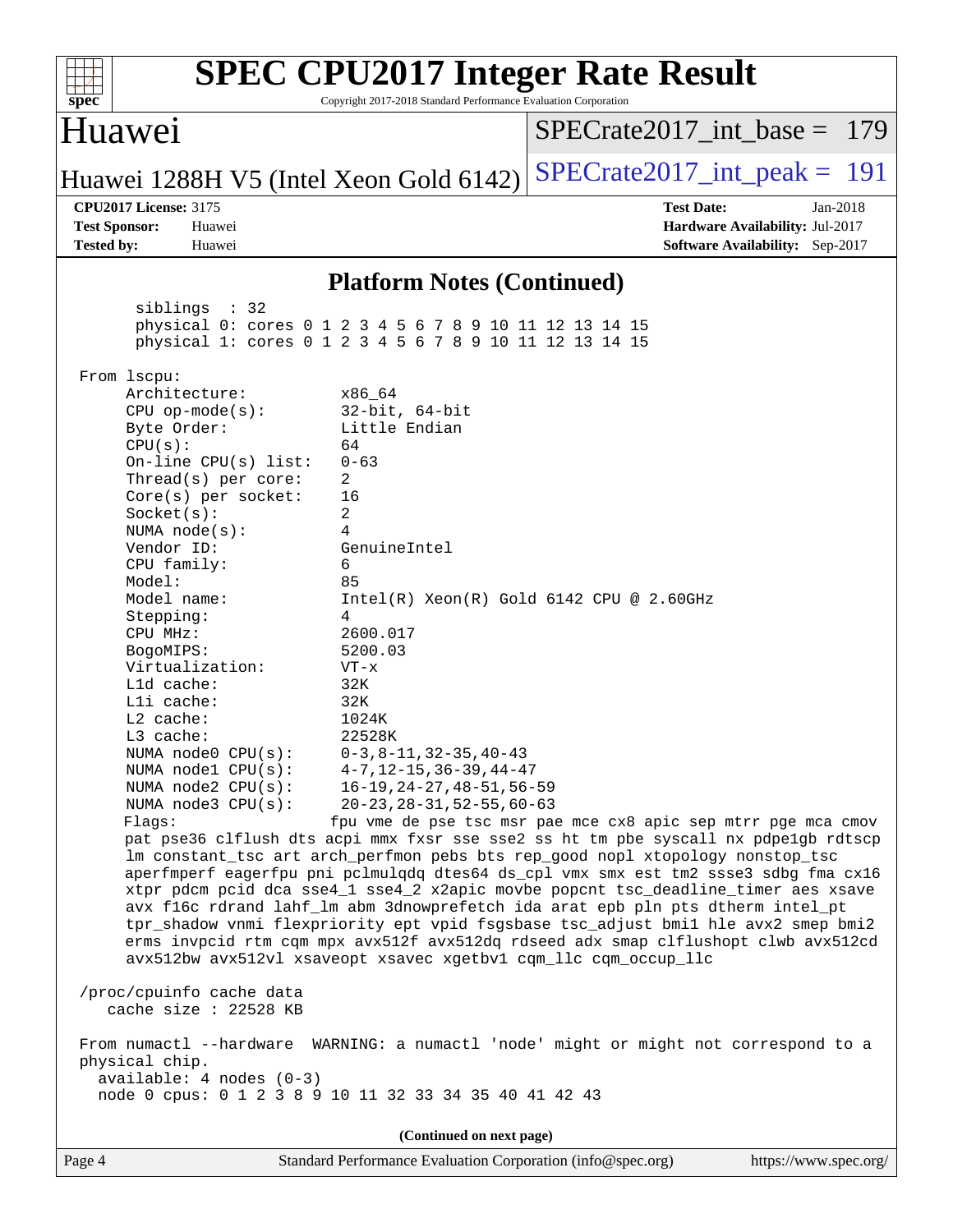

Copyright 2017-2018 Standard Performance Evaluation Corporation

### Huawei

[SPECrate2017\\_int\\_base =](http://www.spec.org/auto/cpu2017/Docs/result-fields.html#SPECrate2017intbase) 179

Huawei 1288H V5 (Intel Xeon Gold  $6142$ ) [SPECrate2017\\_int\\_peak =](http://www.spec.org/auto/cpu2017/Docs/result-fields.html#SPECrate2017intpeak) 191

**[Test Sponsor:](http://www.spec.org/auto/cpu2017/Docs/result-fields.html#TestSponsor)** Huawei **[Hardware Availability:](http://www.spec.org/auto/cpu2017/Docs/result-fields.html#HardwareAvailability)** Jul-2017 **[Tested by:](http://www.spec.org/auto/cpu2017/Docs/result-fields.html#Testedby)** Huawei **[Software Availability:](http://www.spec.org/auto/cpu2017/Docs/result-fields.html#SoftwareAvailability)** Sep-2017

**[CPU2017 License:](http://www.spec.org/auto/cpu2017/Docs/result-fields.html#CPU2017License)** 3175 **[Test Date:](http://www.spec.org/auto/cpu2017/Docs/result-fields.html#TestDate)** Jan-2018

#### **[Platform Notes \(Continued\)](http://www.spec.org/auto/cpu2017/Docs/result-fields.html#PlatformNotes)**

 node 0 size: 94736 MB node 0 free: 94327 MB node 1 cpus: 4 5 6 7 12 13 14 15 36 37 38 39 44 45 46 47 node 1 size: 96760 MB node 1 free: 96395 MB node 2 cpus: 16 17 18 19 24 25 26 27 48 49 50 51 56 57 58 59 node 2 size: 96760 MB node 2 free: 96405 MB node 3 cpus: 20 21 22 23 28 29 30 31 52 53 54 55 60 61 62 63 node 3 size: 96622 MB node 3 free: 96268 MB node distances: node 0 1 2 3 0: 10 11 21 21 1: 11 10 21 21 2: 21 21 10 11 3: 21 21 11 10 From /proc/meminfo MemTotal: 394116700 kB HugePages\_Total: 0 Hugepagesize: 2048 kB From /etc/\*release\* /etc/\*version\* SuSE-release: SUSE Linux Enterprise Server 12 (x86\_64) VERSION = 12 PATCHLEVEL = 2 # This file is deprecated and will be removed in a future service pack or release. # Please check /etc/os-release for details about this release. os-release: NAME="SLES" VERSION="12-SP2" VERSION\_ID="12.2" PRETTY\_NAME="SUSE Linux Enterprise Server 12 SP2" ID="sles" ANSI\_COLOR="0;32" CPE\_NAME="cpe:/o:suse:sles:12:sp2" uname -a: Linux linux-jujq 4.4.21-69-default #1 SMP Tue Oct 25 10:58:20 UTC 2016 (9464f67) x86\_64 x86\_64 x86\_64 GNU/Linux run-level 3 Jan 15 19:47 SPEC is set to: /spec2017 Filesystem Type Size Used Avail Use% Mounted on **(Continued on next page)**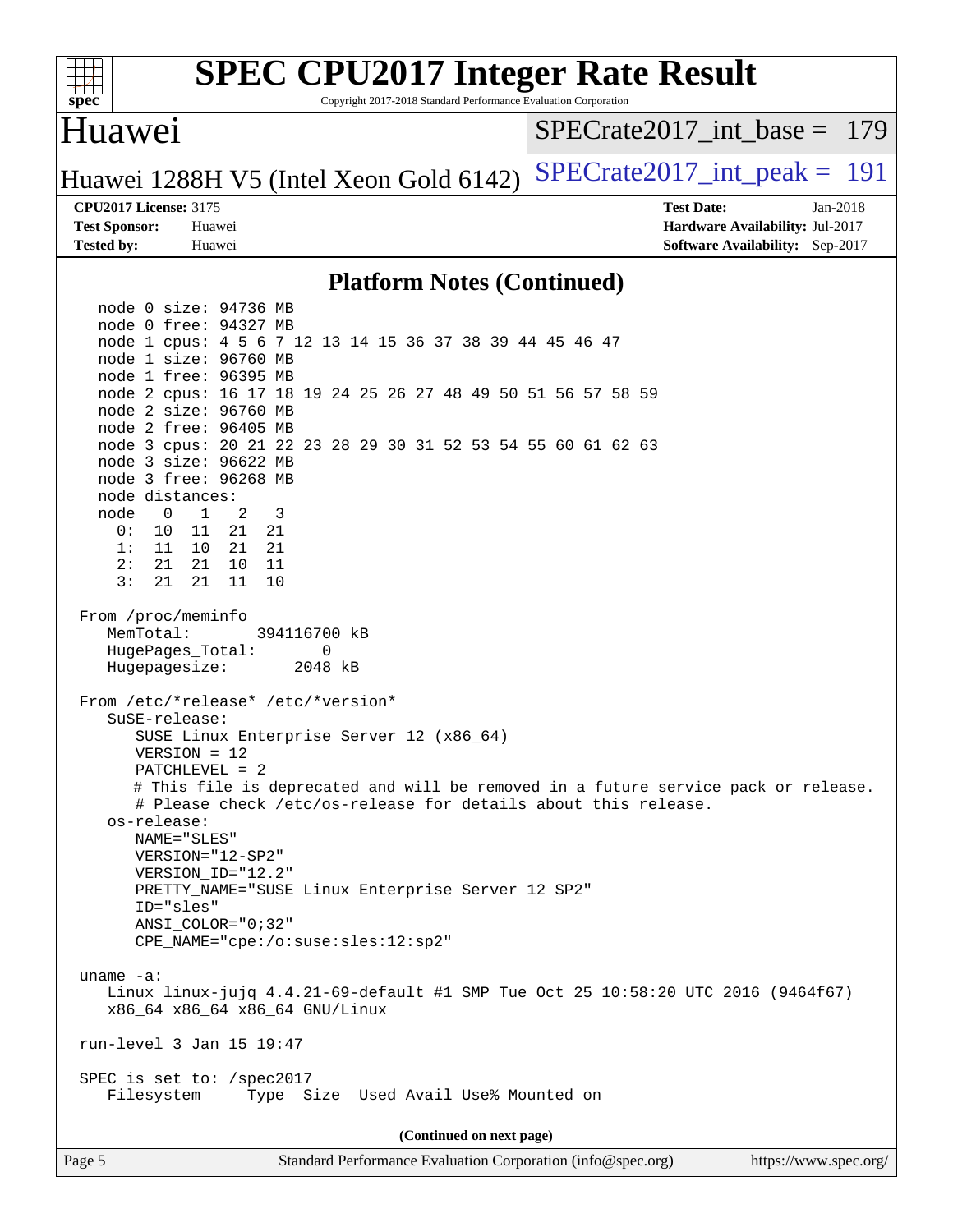| <b>SPEC CPU2017 Integer Rate Result</b><br>Copyright 2017-2018 Standard Performance Evaluation Corporation<br>spec <sup>®</sup>                                                                                                                                                                                                                                                                                                                  |                                                                                                     |  |  |  |  |  |
|--------------------------------------------------------------------------------------------------------------------------------------------------------------------------------------------------------------------------------------------------------------------------------------------------------------------------------------------------------------------------------------------------------------------------------------------------|-----------------------------------------------------------------------------------------------------|--|--|--|--|--|
| Huawei                                                                                                                                                                                                                                                                                                                                                                                                                                           | $SPECrate2017$ int base = 179                                                                       |  |  |  |  |  |
| Huawei 1288H V5 (Intel Xeon Gold 6142)                                                                                                                                                                                                                                                                                                                                                                                                           | $SPECTate2017\_int\_peak = 191$                                                                     |  |  |  |  |  |
| <b>CPU2017 License: 3175</b><br><b>Test Sponsor:</b><br>Huawei<br><b>Tested by:</b><br>Huawei                                                                                                                                                                                                                                                                                                                                                    | <b>Test Date:</b><br>Jan-2018<br>Hardware Availability: Jul-2017<br>Software Availability: Sep-2017 |  |  |  |  |  |
| <b>Platform Notes (Continued)</b>                                                                                                                                                                                                                                                                                                                                                                                                                |                                                                                                     |  |  |  |  |  |
| $/\text{dev/sda2}$<br>xfs<br>500G<br>27G 474G<br>$6\%$ /                                                                                                                                                                                                                                                                                                                                                                                         |                                                                                                     |  |  |  |  |  |
| Additional information from dmidecode follows. WARNING: Use caution when you interpret<br>this section. The 'dmidecode' program reads system data which is "intended to allow<br>hardware to be accurately determined", but the intent may not be met, as there are<br>frequent changes to hardware, firmware, and the "DMTF SMBIOS" standard.<br>BIOS INSYDE Corp. 0.37 11/13/2017<br>Memory:<br>24x Samsung M393A2K43BB1-CTD 16 GB 2 rank 2666 |                                                                                                     |  |  |  |  |  |
| (End of data from sysinfo program)                                                                                                                                                                                                                                                                                                                                                                                                               |                                                                                                     |  |  |  |  |  |
| <b>Compiler Version Notes</b>                                                                                                                                                                                                                                                                                                                                                                                                                    |                                                                                                     |  |  |  |  |  |
| 500.perlbench_r(base) 502.gcc_r(base) 505.mcf_r(base, peak)<br>CC.<br>525.x264_r(base, peak) 557.xz_r(base, peak)                                                                                                                                                                                                                                                                                                                                |                                                                                                     |  |  |  |  |  |
| icc (ICC) 18.0.0 20170811<br>Copyright (C) 1985-2017 Intel Corporation. All rights reserved.                                                                                                                                                                                                                                                                                                                                                     |                                                                                                     |  |  |  |  |  |
| 500.perlbench_r(peak) 502.gcc_r(peak)<br>CC                                                                                                                                                                                                                                                                                                                                                                                                      |                                                                                                     |  |  |  |  |  |
| icc (ICC) 18.0.0 20170811<br>Copyright (C) 1985-2017 Intel Corporation. All rights reserved.                                                                                                                                                                                                                                                                                                                                                     |                                                                                                     |  |  |  |  |  |
| CXXC 520.omnetpp_r(base) 523.xalancbmk_r(base) 531.deepsjeng_r(base)<br>541.leela_r(base)                                                                                                                                                                                                                                                                                                                                                        |                                                                                                     |  |  |  |  |  |
| icpc (ICC) 18.0.0 20170811<br>Copyright (C) 1985-2017 Intel Corporation. All rights reserved.                                                                                                                                                                                                                                                                                                                                                    |                                                                                                     |  |  |  |  |  |
|                                                                                                                                                                                                                                                                                                                                                                                                                                                  |                                                                                                     |  |  |  |  |  |
| CXXC 520.omnetpp_r(peak) 523.xalancbmk_r(peak) 531.deepsjeng_r(peak)<br>$541.$ leela_r(peak)                                                                                                                                                                                                                                                                                                                                                     |                                                                                                     |  |  |  |  |  |
| icpc (ICC) 18.0.0 20170811<br>Copyright (C) 1985-2017 Intel Corporation. All rights reserved.                                                                                                                                                                                                                                                                                                                                                    |                                                                                                     |  |  |  |  |  |
|                                                                                                                                                                                                                                                                                                                                                                                                                                                  |                                                                                                     |  |  |  |  |  |
| (Continued on next page)                                                                                                                                                                                                                                                                                                                                                                                                                         |                                                                                                     |  |  |  |  |  |
| Page 6<br>Standard Performance Evaluation Corporation (info@spec.org)                                                                                                                                                                                                                                                                                                                                                                            | https://www.spec.org/                                                                               |  |  |  |  |  |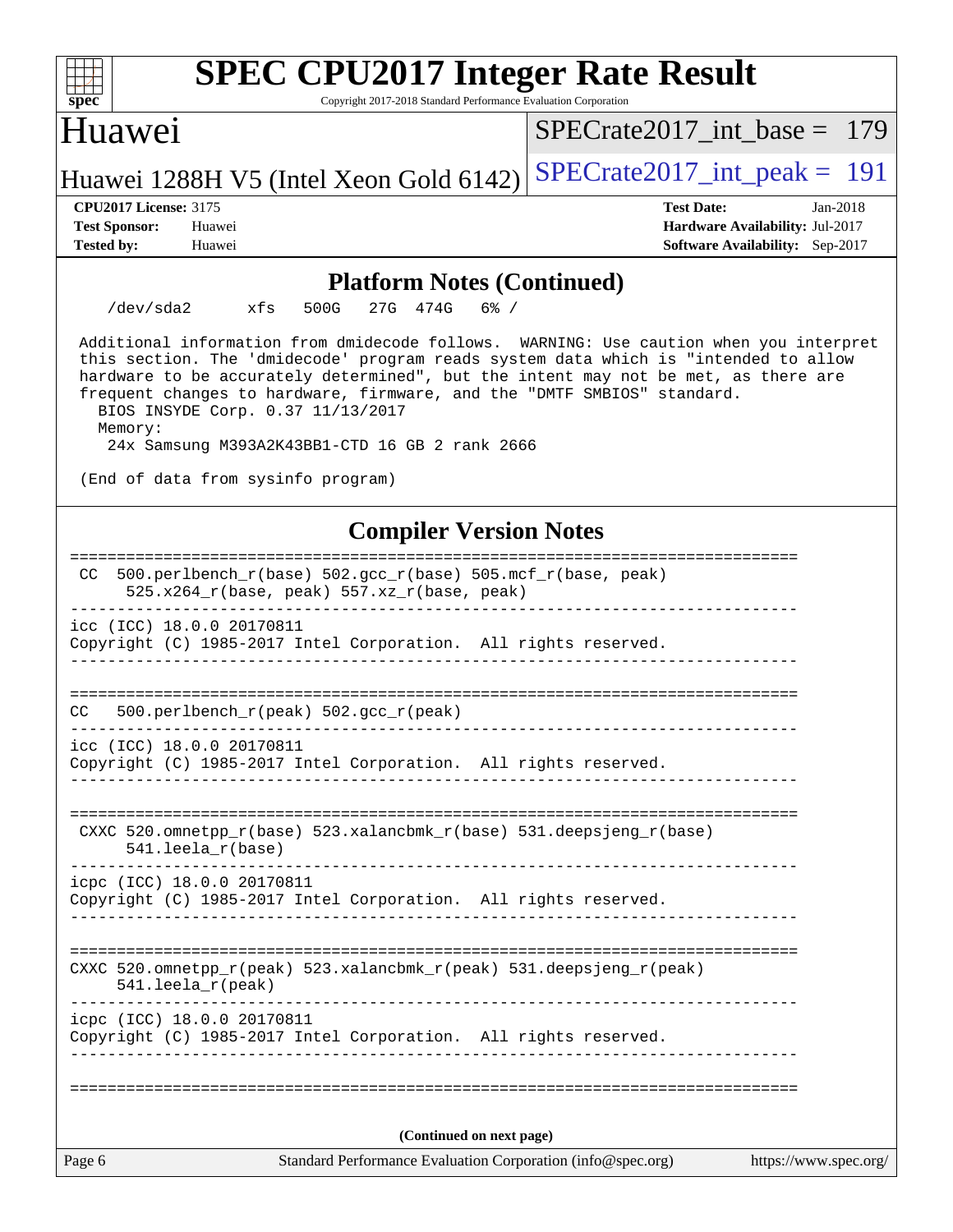#### $+\ +$ **[spec](http://www.spec.org/)**

# **[SPEC CPU2017 Integer Rate Result](http://www.spec.org/auto/cpu2017/Docs/result-fields.html#SPECCPU2017IntegerRateResult)**

Copyright 2017-2018 Standard Performance Evaluation Corporation

## Huawei

[SPECrate2017\\_int\\_base =](http://www.spec.org/auto/cpu2017/Docs/result-fields.html#SPECrate2017intbase) 179

Huawei 1288H V5 (Intel Xeon Gold  $6142$ ) [SPECrate2017\\_int\\_peak =](http://www.spec.org/auto/cpu2017/Docs/result-fields.html#SPECrate2017intpeak) 191

**[Tested by:](http://www.spec.org/auto/cpu2017/Docs/result-fields.html#Testedby)** Huawei **[Software Availability:](http://www.spec.org/auto/cpu2017/Docs/result-fields.html#SoftwareAvailability)** Sep-2017

**[CPU2017 License:](http://www.spec.org/auto/cpu2017/Docs/result-fields.html#CPU2017License)** 3175 **[Test Date:](http://www.spec.org/auto/cpu2017/Docs/result-fields.html#TestDate)** Jan-2018 **[Test Sponsor:](http://www.spec.org/auto/cpu2017/Docs/result-fields.html#TestSponsor)** Huawei **[Hardware Availability:](http://www.spec.org/auto/cpu2017/Docs/result-fields.html#HardwareAvailability)** Jul-2017

### **[Compiler Version Notes \(Continued\)](http://www.spec.org/auto/cpu2017/Docs/result-fields.html#CompilerVersionNotes)**

FC 548.exchange2\_r(base, peak)

----------------------------------------------------------------------------- ifort (IFORT) 18.0.0 20170811

Copyright (C) 1985-2017 Intel Corporation. All rights reserved.

**[Base Compiler Invocation](http://www.spec.org/auto/cpu2017/Docs/result-fields.html#BaseCompilerInvocation)**

------------------------------------------------------------------------------

[C benchmarks](http://www.spec.org/auto/cpu2017/Docs/result-fields.html#Cbenchmarks):  $i$ cc

[C++ benchmarks:](http://www.spec.org/auto/cpu2017/Docs/result-fields.html#CXXbenchmarks) [icpc](http://www.spec.org/cpu2017/results/res2018q1/cpu2017-20180122-02652.flags.html#user_CXXbase_intel_icpc_18.0_c510b6838c7f56d33e37e94d029a35b4a7bccf4766a728ee175e80a419847e808290a9b78be685c44ab727ea267ec2f070ec5dc83b407c0218cded6866a35d07)

[Fortran benchmarks](http://www.spec.org/auto/cpu2017/Docs/result-fields.html#Fortranbenchmarks): [ifort](http://www.spec.org/cpu2017/results/res2018q1/cpu2017-20180122-02652.flags.html#user_FCbase_intel_ifort_18.0_8111460550e3ca792625aed983ce982f94888b8b503583aa7ba2b8303487b4d8a21a13e7191a45c5fd58ff318f48f9492884d4413fa793fd88dd292cad7027ca)

# **[Base Portability Flags](http://www.spec.org/auto/cpu2017/Docs/result-fields.html#BasePortabilityFlags)**

 500.perlbench\_r: [-DSPEC\\_LP64](http://www.spec.org/cpu2017/results/res2018q1/cpu2017-20180122-02652.flags.html#b500.perlbench_r_basePORTABILITY_DSPEC_LP64) [-DSPEC\\_LINUX\\_X64](http://www.spec.org/cpu2017/results/res2018q1/cpu2017-20180122-02652.flags.html#b500.perlbench_r_baseCPORTABILITY_DSPEC_LINUX_X64) 502.gcc\_r: [-DSPEC\\_LP64](http://www.spec.org/cpu2017/results/res2018q1/cpu2017-20180122-02652.flags.html#suite_basePORTABILITY502_gcc_r_DSPEC_LP64) 505.mcf\_r: [-DSPEC\\_LP64](http://www.spec.org/cpu2017/results/res2018q1/cpu2017-20180122-02652.flags.html#suite_basePORTABILITY505_mcf_r_DSPEC_LP64) 520.omnetpp\_r: [-DSPEC\\_LP64](http://www.spec.org/cpu2017/results/res2018q1/cpu2017-20180122-02652.flags.html#suite_basePORTABILITY520_omnetpp_r_DSPEC_LP64) 523.xalancbmk\_r: [-DSPEC\\_LP64](http://www.spec.org/cpu2017/results/res2018q1/cpu2017-20180122-02652.flags.html#suite_basePORTABILITY523_xalancbmk_r_DSPEC_LP64) [-DSPEC\\_LINUX](http://www.spec.org/cpu2017/results/res2018q1/cpu2017-20180122-02652.flags.html#b523.xalancbmk_r_baseCXXPORTABILITY_DSPEC_LINUX) 525.x264\_r: [-DSPEC\\_LP64](http://www.spec.org/cpu2017/results/res2018q1/cpu2017-20180122-02652.flags.html#suite_basePORTABILITY525_x264_r_DSPEC_LP64) 531.deepsjeng\_r: [-DSPEC\\_LP64](http://www.spec.org/cpu2017/results/res2018q1/cpu2017-20180122-02652.flags.html#suite_basePORTABILITY531_deepsjeng_r_DSPEC_LP64) 541.leela\_r: [-DSPEC\\_LP64](http://www.spec.org/cpu2017/results/res2018q1/cpu2017-20180122-02652.flags.html#suite_basePORTABILITY541_leela_r_DSPEC_LP64) 548.exchange2\_r: [-DSPEC\\_LP64](http://www.spec.org/cpu2017/results/res2018q1/cpu2017-20180122-02652.flags.html#suite_basePORTABILITY548_exchange2_r_DSPEC_LP64) 557.xz\_r: [-DSPEC\\_LP64](http://www.spec.org/cpu2017/results/res2018q1/cpu2017-20180122-02652.flags.html#suite_basePORTABILITY557_xz_r_DSPEC_LP64)

# **[Base Optimization Flags](http://www.spec.org/auto/cpu2017/Docs/result-fields.html#BaseOptimizationFlags)**

[C benchmarks](http://www.spec.org/auto/cpu2017/Docs/result-fields.html#Cbenchmarks):

[-Wl,-z,muldefs](http://www.spec.org/cpu2017/results/res2018q1/cpu2017-20180122-02652.flags.html#user_CCbase_link_force_multiple1_b4cbdb97b34bdee9ceefcfe54f4c8ea74255f0b02a4b23e853cdb0e18eb4525ac79b5a88067c842dd0ee6996c24547a27a4b99331201badda8798ef8a743f577) [-xCORE-AVX512](http://www.spec.org/cpu2017/results/res2018q1/cpu2017-20180122-02652.flags.html#user_CCbase_f-xCORE-AVX512) [-ipo](http://www.spec.org/cpu2017/results/res2018q1/cpu2017-20180122-02652.flags.html#user_CCbase_f-ipo) [-O3](http://www.spec.org/cpu2017/results/res2018q1/cpu2017-20180122-02652.flags.html#user_CCbase_f-O3) [-no-prec-div](http://www.spec.org/cpu2017/results/res2018q1/cpu2017-20180122-02652.flags.html#user_CCbase_f-no-prec-div) [-qopt-mem-layout-trans=3](http://www.spec.org/cpu2017/results/res2018q1/cpu2017-20180122-02652.flags.html#user_CCbase_f-qopt-mem-layout-trans_de80db37974c74b1f0e20d883f0b675c88c3b01e9d123adea9b28688d64333345fb62bc4a798493513fdb68f60282f9a726aa07f478b2f7113531aecce732043) [-L/usr/local/je5.0.1-64/lib](http://www.spec.org/cpu2017/results/res2018q1/cpu2017-20180122-02652.flags.html#user_CCbase_jemalloc_link_path64_4b10a636b7bce113509b17f3bd0d6226c5fb2346b9178c2d0232c14f04ab830f976640479e5c33dc2bcbbdad86ecfb6634cbbd4418746f06f368b512fced5394) [-ljemalloc](http://www.spec.org/cpu2017/results/res2018q1/cpu2017-20180122-02652.flags.html#user_CCbase_jemalloc_link_lib_d1249b907c500fa1c0672f44f562e3d0f79738ae9e3c4a9c376d49f265a04b9c99b167ecedbf6711b3085be911c67ff61f150a17b3472be731631ba4d0471706)

[C++ benchmarks:](http://www.spec.org/auto/cpu2017/Docs/result-fields.html#CXXbenchmarks)

[-Wl,-z,muldefs](http://www.spec.org/cpu2017/results/res2018q1/cpu2017-20180122-02652.flags.html#user_CXXbase_link_force_multiple1_b4cbdb97b34bdee9ceefcfe54f4c8ea74255f0b02a4b23e853cdb0e18eb4525ac79b5a88067c842dd0ee6996c24547a27a4b99331201badda8798ef8a743f577) [-xCORE-AVX512](http://www.spec.org/cpu2017/results/res2018q1/cpu2017-20180122-02652.flags.html#user_CXXbase_f-xCORE-AVX512) [-ipo](http://www.spec.org/cpu2017/results/res2018q1/cpu2017-20180122-02652.flags.html#user_CXXbase_f-ipo) [-O3](http://www.spec.org/cpu2017/results/res2018q1/cpu2017-20180122-02652.flags.html#user_CXXbase_f-O3) [-no-prec-div](http://www.spec.org/cpu2017/results/res2018q1/cpu2017-20180122-02652.flags.html#user_CXXbase_f-no-prec-div) [-qopt-mem-layout-trans=3](http://www.spec.org/cpu2017/results/res2018q1/cpu2017-20180122-02652.flags.html#user_CXXbase_f-qopt-mem-layout-trans_de80db37974c74b1f0e20d883f0b675c88c3b01e9d123adea9b28688d64333345fb62bc4a798493513fdb68f60282f9a726aa07f478b2f7113531aecce732043) [-L/usr/local/je5.0.1-64/lib](http://www.spec.org/cpu2017/results/res2018q1/cpu2017-20180122-02652.flags.html#user_CXXbase_jemalloc_link_path64_4b10a636b7bce113509b17f3bd0d6226c5fb2346b9178c2d0232c14f04ab830f976640479e5c33dc2bcbbdad86ecfb6634cbbd4418746f06f368b512fced5394) [-ljemalloc](http://www.spec.org/cpu2017/results/res2018q1/cpu2017-20180122-02652.flags.html#user_CXXbase_jemalloc_link_lib_d1249b907c500fa1c0672f44f562e3d0f79738ae9e3c4a9c376d49f265a04b9c99b167ecedbf6711b3085be911c67ff61f150a17b3472be731631ba4d0471706)

**(Continued on next page)**

Page 7 Standard Performance Evaluation Corporation [\(info@spec.org\)](mailto:info@spec.org) <https://www.spec.org/>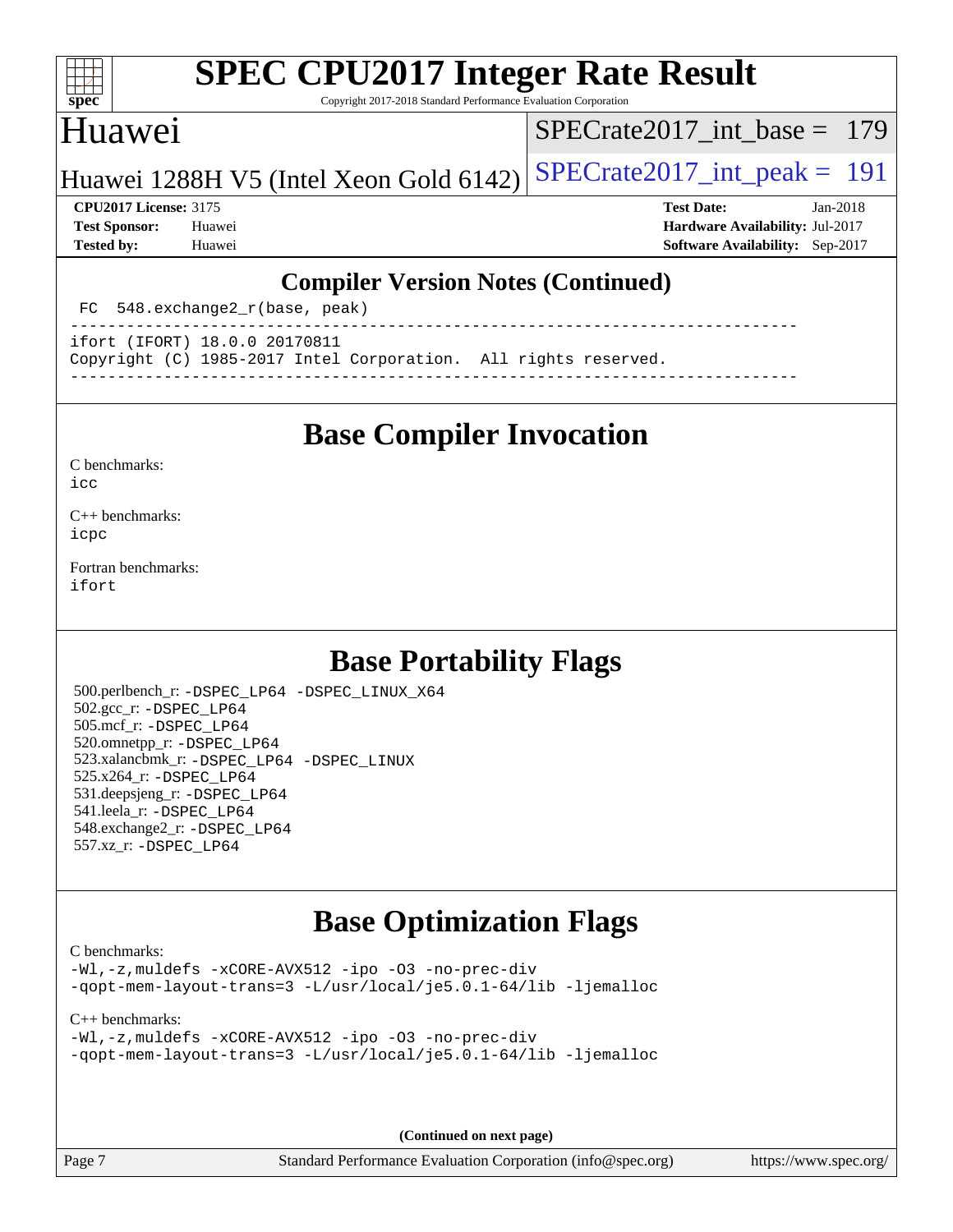

Copyright 2017-2018 Standard Performance Evaluation Corporation

## Huawei

[SPECrate2017\\_int\\_base =](http://www.spec.org/auto/cpu2017/Docs/result-fields.html#SPECrate2017intbase) 179

Huawei 1288H V5 (Intel Xeon Gold  $6142$ ) [SPECrate2017\\_int\\_peak =](http://www.spec.org/auto/cpu2017/Docs/result-fields.html#SPECrate2017intpeak) 191

**[CPU2017 License:](http://www.spec.org/auto/cpu2017/Docs/result-fields.html#CPU2017License)** 3175 **[Test Date:](http://www.spec.org/auto/cpu2017/Docs/result-fields.html#TestDate)** Jan-2018 **[Test Sponsor:](http://www.spec.org/auto/cpu2017/Docs/result-fields.html#TestSponsor)** Huawei **[Hardware Availability:](http://www.spec.org/auto/cpu2017/Docs/result-fields.html#HardwareAvailability)** Jul-2017 **[Tested by:](http://www.spec.org/auto/cpu2017/Docs/result-fields.html#Testedby)** Huawei **[Software Availability:](http://www.spec.org/auto/cpu2017/Docs/result-fields.html#SoftwareAvailability)** Sep-2017

# **[Base Optimization Flags \(Continued\)](http://www.spec.org/auto/cpu2017/Docs/result-fields.html#BaseOptimizationFlags)**

#### [Fortran benchmarks](http://www.spec.org/auto/cpu2017/Docs/result-fields.html#Fortranbenchmarks):

[-Wl,-z,muldefs](http://www.spec.org/cpu2017/results/res2018q1/cpu2017-20180122-02652.flags.html#user_FCbase_link_force_multiple1_b4cbdb97b34bdee9ceefcfe54f4c8ea74255f0b02a4b23e853cdb0e18eb4525ac79b5a88067c842dd0ee6996c24547a27a4b99331201badda8798ef8a743f577) [-xCORE-AVX512](http://www.spec.org/cpu2017/results/res2018q1/cpu2017-20180122-02652.flags.html#user_FCbase_f-xCORE-AVX512) [-ipo](http://www.spec.org/cpu2017/results/res2018q1/cpu2017-20180122-02652.flags.html#user_FCbase_f-ipo) [-O3](http://www.spec.org/cpu2017/results/res2018q1/cpu2017-20180122-02652.flags.html#user_FCbase_f-O3) [-no-prec-div](http://www.spec.org/cpu2017/results/res2018q1/cpu2017-20180122-02652.flags.html#user_FCbase_f-no-prec-div) [-qopt-mem-layout-trans=3](http://www.spec.org/cpu2017/results/res2018q1/cpu2017-20180122-02652.flags.html#user_FCbase_f-qopt-mem-layout-trans_de80db37974c74b1f0e20d883f0b675c88c3b01e9d123adea9b28688d64333345fb62bc4a798493513fdb68f60282f9a726aa07f478b2f7113531aecce732043) [-nostandard-realloc-lhs](http://www.spec.org/cpu2017/results/res2018q1/cpu2017-20180122-02652.flags.html#user_FCbase_f_2003_std_realloc_82b4557e90729c0f113870c07e44d33d6f5a304b4f63d4c15d2d0f1fab99f5daaed73bdb9275d9ae411527f28b936061aa8b9c8f2d63842963b95c9dd6426b8a) [-align array32byte](http://www.spec.org/cpu2017/results/res2018q1/cpu2017-20180122-02652.flags.html#user_FCbase_align_array32byte_b982fe038af199962ba9a80c053b8342c548c85b40b8e86eb3cc33dee0d7986a4af373ac2d51c3f7cf710a18d62fdce2948f201cd044323541f22fc0fffc51b6) [-L/usr/local/je5.0.1-64/lib](http://www.spec.org/cpu2017/results/res2018q1/cpu2017-20180122-02652.flags.html#user_FCbase_jemalloc_link_path64_4b10a636b7bce113509b17f3bd0d6226c5fb2346b9178c2d0232c14f04ab830f976640479e5c33dc2bcbbdad86ecfb6634cbbd4418746f06f368b512fced5394) [-ljemalloc](http://www.spec.org/cpu2017/results/res2018q1/cpu2017-20180122-02652.flags.html#user_FCbase_jemalloc_link_lib_d1249b907c500fa1c0672f44f562e3d0f79738ae9e3c4a9c376d49f265a04b9c99b167ecedbf6711b3085be911c67ff61f150a17b3472be731631ba4d0471706)

## **[Base Other Flags](http://www.spec.org/auto/cpu2017/Docs/result-fields.html#BaseOtherFlags)**

[C benchmarks](http://www.spec.org/auto/cpu2017/Docs/result-fields.html#Cbenchmarks):  $-m64 - std= c11$  $-m64 - std= c11$ 

 $C_{++}$  benchmarks: [-m64](http://www.spec.org/cpu2017/results/res2018q1/cpu2017-20180122-02652.flags.html#user_CXXbase_intel_intel64_18.0_af43caccfc8ded86e7699f2159af6efc7655f51387b94da716254467f3c01020a5059329e2569e4053f409e7c9202a7efc638f7a6d1ffb3f52dea4a3e31d82ab)

[Fortran benchmarks](http://www.spec.org/auto/cpu2017/Docs/result-fields.html#Fortranbenchmarks): [-m64](http://www.spec.org/cpu2017/results/res2018q1/cpu2017-20180122-02652.flags.html#user_FCbase_intel_intel64_18.0_af43caccfc8ded86e7699f2159af6efc7655f51387b94da716254467f3c01020a5059329e2569e4053f409e7c9202a7efc638f7a6d1ffb3f52dea4a3e31d82ab)

# **[Peak Compiler Invocation](http://www.spec.org/auto/cpu2017/Docs/result-fields.html#PeakCompilerInvocation)**

[C benchmarks](http://www.spec.org/auto/cpu2017/Docs/result-fields.html#Cbenchmarks): [icc](http://www.spec.org/cpu2017/results/res2018q1/cpu2017-20180122-02652.flags.html#user_CCpeak_intel_icc_18.0_66fc1ee009f7361af1fbd72ca7dcefbb700085f36577c54f309893dd4ec40d12360134090235512931783d35fd58c0460139e722d5067c5574d8eaf2b3e37e92)

[C++ benchmarks:](http://www.spec.org/auto/cpu2017/Docs/result-fields.html#CXXbenchmarks) [icpc](http://www.spec.org/cpu2017/results/res2018q1/cpu2017-20180122-02652.flags.html#user_CXXpeak_intel_icpc_18.0_c510b6838c7f56d33e37e94d029a35b4a7bccf4766a728ee175e80a419847e808290a9b78be685c44ab727ea267ec2f070ec5dc83b407c0218cded6866a35d07)

[Fortran benchmarks](http://www.spec.org/auto/cpu2017/Docs/result-fields.html#Fortranbenchmarks): [ifort](http://www.spec.org/cpu2017/results/res2018q1/cpu2017-20180122-02652.flags.html#user_FCpeak_intel_ifort_18.0_8111460550e3ca792625aed983ce982f94888b8b503583aa7ba2b8303487b4d8a21a13e7191a45c5fd58ff318f48f9492884d4413fa793fd88dd292cad7027ca)

# **[Peak Portability Flags](http://www.spec.org/auto/cpu2017/Docs/result-fields.html#PeakPortabilityFlags)**

 500.perlbench\_r: [-DSPEC\\_LP64](http://www.spec.org/cpu2017/results/res2018q1/cpu2017-20180122-02652.flags.html#b500.perlbench_r_peakPORTABILITY_DSPEC_LP64) [-DSPEC\\_LINUX\\_X64](http://www.spec.org/cpu2017/results/res2018q1/cpu2017-20180122-02652.flags.html#b500.perlbench_r_peakCPORTABILITY_DSPEC_LINUX_X64) 502.gcc\_r: [-D\\_FILE\\_OFFSET\\_BITS=64](http://www.spec.org/cpu2017/results/res2018q1/cpu2017-20180122-02652.flags.html#user_peakPORTABILITY502_gcc_r_file_offset_bits_64_5ae949a99b284ddf4e95728d47cb0843d81b2eb0e18bdfe74bbf0f61d0b064f4bda2f10ea5eb90e1dcab0e84dbc592acfc5018bc955c18609f94ddb8d550002c) 505.mcf\_r: [-DSPEC\\_LP64](http://www.spec.org/cpu2017/results/res2018q1/cpu2017-20180122-02652.flags.html#suite_peakPORTABILITY505_mcf_r_DSPEC_LP64) 520.omnetpp\_r: [-DSPEC\\_LP64](http://www.spec.org/cpu2017/results/res2018q1/cpu2017-20180122-02652.flags.html#suite_peakPORTABILITY520_omnetpp_r_DSPEC_LP64) 523.xalancbmk\_r: [-D\\_FILE\\_OFFSET\\_BITS=64](http://www.spec.org/cpu2017/results/res2018q1/cpu2017-20180122-02652.flags.html#user_peakPORTABILITY523_xalancbmk_r_file_offset_bits_64_5ae949a99b284ddf4e95728d47cb0843d81b2eb0e18bdfe74bbf0f61d0b064f4bda2f10ea5eb90e1dcab0e84dbc592acfc5018bc955c18609f94ddb8d550002c) [-DSPEC\\_LINUX](http://www.spec.org/cpu2017/results/res2018q1/cpu2017-20180122-02652.flags.html#b523.xalancbmk_r_peakCXXPORTABILITY_DSPEC_LINUX) 525.x264\_r: [-DSPEC\\_LP64](http://www.spec.org/cpu2017/results/res2018q1/cpu2017-20180122-02652.flags.html#suite_peakPORTABILITY525_x264_r_DSPEC_LP64) 531.deepsjeng\_r: [-DSPEC\\_LP64](http://www.spec.org/cpu2017/results/res2018q1/cpu2017-20180122-02652.flags.html#suite_peakPORTABILITY531_deepsjeng_r_DSPEC_LP64) 541.leela\_r: [-DSPEC\\_LP64](http://www.spec.org/cpu2017/results/res2018q1/cpu2017-20180122-02652.flags.html#suite_peakPORTABILITY541_leela_r_DSPEC_LP64) 548.exchange2\_r: [-DSPEC\\_LP64](http://www.spec.org/cpu2017/results/res2018q1/cpu2017-20180122-02652.flags.html#suite_peakPORTABILITY548_exchange2_r_DSPEC_LP64) 557.xz\_r: [-DSPEC\\_LP64](http://www.spec.org/cpu2017/results/res2018q1/cpu2017-20180122-02652.flags.html#suite_peakPORTABILITY557_xz_r_DSPEC_LP64)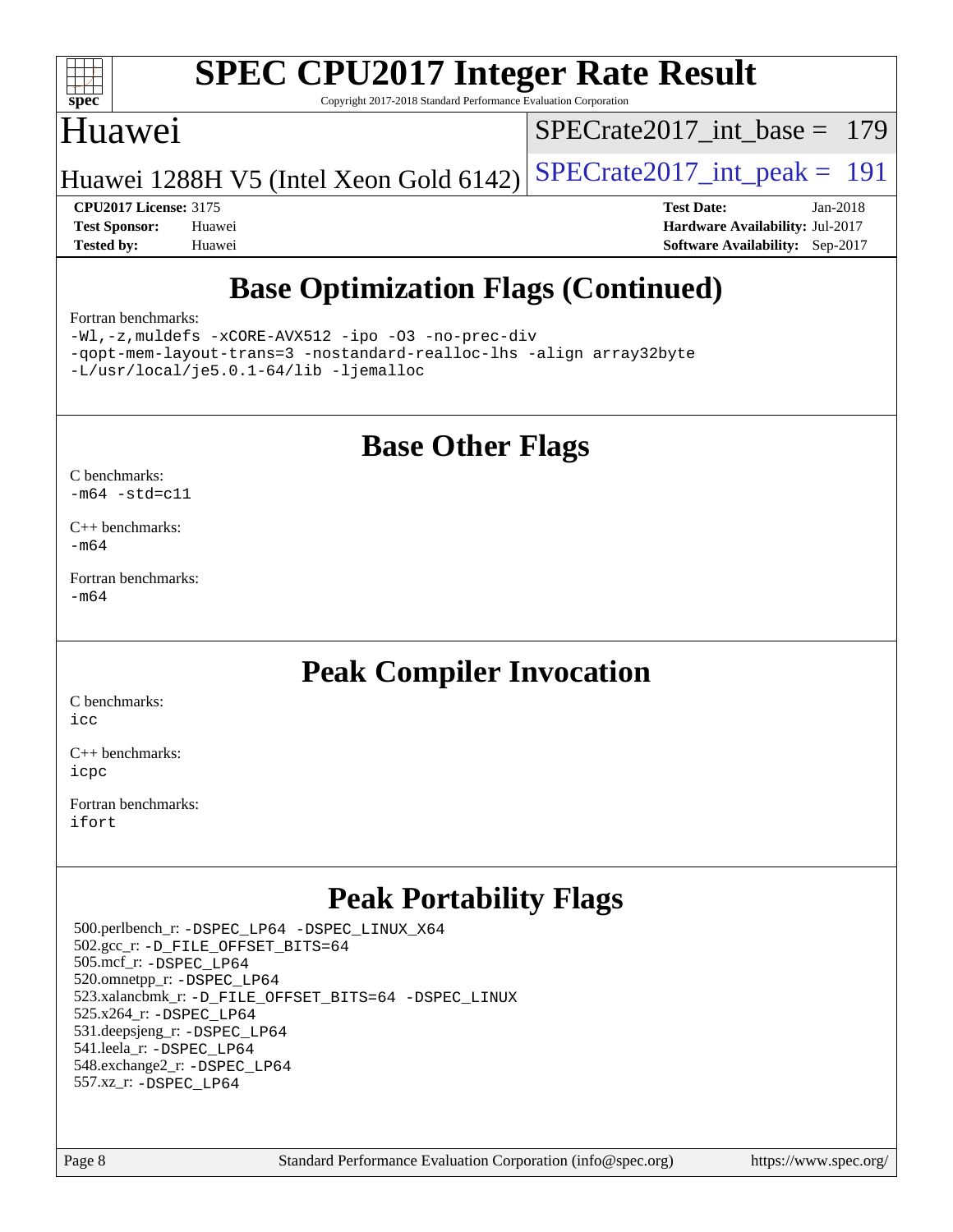#### **[SPEC CPU2017 Integer Rate Result](http://www.spec.org/auto/cpu2017/Docs/result-fields.html#SPECCPU2017IntegerRateResult)**  $\pm\pm\prime$ **[spec](http://www.spec.org/)** Copyright 2017-2018 Standard Performance Evaluation Corporation Huawei [SPECrate2017\\_int\\_base =](http://www.spec.org/auto/cpu2017/Docs/result-fields.html#SPECrate2017intbase) 179 Huawei 1288H V5 (Intel Xeon Gold  $6142$ ) [SPECrate2017\\_int\\_peak =](http://www.spec.org/auto/cpu2017/Docs/result-fields.html#SPECrate2017intpeak) 191 **[CPU2017 License:](http://www.spec.org/auto/cpu2017/Docs/result-fields.html#CPU2017License)** 3175 **[Test Date:](http://www.spec.org/auto/cpu2017/Docs/result-fields.html#TestDate)** Jan-2018 **[Test Sponsor:](http://www.spec.org/auto/cpu2017/Docs/result-fields.html#TestSponsor)** Huawei **[Hardware Availability:](http://www.spec.org/auto/cpu2017/Docs/result-fields.html#HardwareAvailability)** Jul-2017 **[Tested by:](http://www.spec.org/auto/cpu2017/Docs/result-fields.html#Testedby)** Huawei **[Software Availability:](http://www.spec.org/auto/cpu2017/Docs/result-fields.html#SoftwareAvailability)** Sep-2017 **[Peak Optimization Flags](http://www.spec.org/auto/cpu2017/Docs/result-fields.html#PeakOptimizationFlags)** [C benchmarks:](http://www.spec.org/auto/cpu2017/Docs/result-fields.html#Cbenchmarks) 500.perlbench\_r: [-Wl,-z,muldefs](http://www.spec.org/cpu2017/results/res2018q1/cpu2017-20180122-02652.flags.html#user_peakEXTRA_LDFLAGS500_perlbench_r_link_force_multiple1_b4cbdb97b34bdee9ceefcfe54f4c8ea74255f0b02a4b23e853cdb0e18eb4525ac79b5a88067c842dd0ee6996c24547a27a4b99331201badda8798ef8a743f577) [-prof-gen](http://www.spec.org/cpu2017/results/res2018q1/cpu2017-20180122-02652.flags.html#user_peakPASS1_CFLAGSPASS1_LDFLAGS500_perlbench_r_prof_gen_5aa4926d6013ddb2a31985c654b3eb18169fc0c6952a63635c234f711e6e63dd76e94ad52365559451ec499a2cdb89e4dc58ba4c67ef54ca681ffbe1461d6b36)(pass 1) [-prof-use](http://www.spec.org/cpu2017/results/res2018q1/cpu2017-20180122-02652.flags.html#user_peakPASS2_CFLAGSPASS2_LDFLAGS500_perlbench_r_prof_use_1a21ceae95f36a2b53c25747139a6c16ca95bd9def2a207b4f0849963b97e94f5260e30a0c64f4bb623698870e679ca08317ef8150905d41bd88c6f78df73f19)(pass 2) [-ipo](http://www.spec.org/cpu2017/results/res2018q1/cpu2017-20180122-02652.flags.html#user_peakPASS1_COPTIMIZEPASS2_COPTIMIZE500_perlbench_r_f-ipo) [-xCORE-AVX512](http://www.spec.org/cpu2017/results/res2018q1/cpu2017-20180122-02652.flags.html#user_peakPASS2_COPTIMIZE500_perlbench_r_f-xCORE-AVX512) [-O3](http://www.spec.org/cpu2017/results/res2018q1/cpu2017-20180122-02652.flags.html#user_peakPASS1_COPTIMIZEPASS2_COPTIMIZE500_perlbench_r_f-O3) [-no-prec-div](http://www.spec.org/cpu2017/results/res2018q1/cpu2017-20180122-02652.flags.html#user_peakPASS1_COPTIMIZEPASS2_COPTIMIZE500_perlbench_r_f-no-prec-div) [-qopt-mem-layout-trans=3](http://www.spec.org/cpu2017/results/res2018q1/cpu2017-20180122-02652.flags.html#user_peakPASS1_COPTIMIZEPASS2_COPTIMIZE500_perlbench_r_f-qopt-mem-layout-trans_de80db37974c74b1f0e20d883f0b675c88c3b01e9d123adea9b28688d64333345fb62bc4a798493513fdb68f60282f9a726aa07f478b2f7113531aecce732043) [-fno-strict-overflow](http://www.spec.org/cpu2017/results/res2018q1/cpu2017-20180122-02652.flags.html#user_peakEXTRA_OPTIMIZE500_perlbench_r_f-fno-strict-overflow) [-L/usr/local/je5.0.1-64/lib](http://www.spec.org/cpu2017/results/res2018q1/cpu2017-20180122-02652.flags.html#user_peakEXTRA_LIBS500_perlbench_r_jemalloc_link_path64_4b10a636b7bce113509b17f3bd0d6226c5fb2346b9178c2d0232c14f04ab830f976640479e5c33dc2bcbbdad86ecfb6634cbbd4418746f06f368b512fced5394) [-ljemalloc](http://www.spec.org/cpu2017/results/res2018q1/cpu2017-20180122-02652.flags.html#user_peakEXTRA_LIBS500_perlbench_r_jemalloc_link_lib_d1249b907c500fa1c0672f44f562e3d0f79738ae9e3c4a9c376d49f265a04b9c99b167ecedbf6711b3085be911c67ff61f150a17b3472be731631ba4d0471706) 502.gcc\_r: [-L/opt/intel/compilers\\_and\\_libraries\\_2018/linux/lib/ia32](http://www.spec.org/cpu2017/results/res2018q1/cpu2017-20180122-02652.flags.html#user_peakCCLD502_gcc_r_Enable-32bit-runtime_af243bdb1d79e4c7a4f720bf8275e627de2ecd461de63307bc14cef0633fde3cd7bb2facb32dcc8be9566045fb55d40ce2b72b725f73827aa7833441b71b9343) [-Wl,-z,muldefs](http://www.spec.org/cpu2017/results/res2018q1/cpu2017-20180122-02652.flags.html#user_peakEXTRA_LDFLAGS502_gcc_r_link_force_multiple1_b4cbdb97b34bdee9ceefcfe54f4c8ea74255f0b02a4b23e853cdb0e18eb4525ac79b5a88067c842dd0ee6996c24547a27a4b99331201badda8798ef8a743f577) [-prof-gen](http://www.spec.org/cpu2017/results/res2018q1/cpu2017-20180122-02652.flags.html#user_peakPASS1_CFLAGSPASS1_LDFLAGS502_gcc_r_prof_gen_5aa4926d6013ddb2a31985c654b3eb18169fc0c6952a63635c234f711e6e63dd76e94ad52365559451ec499a2cdb89e4dc58ba4c67ef54ca681ffbe1461d6b36)(pass 1) [-prof-use](http://www.spec.org/cpu2017/results/res2018q1/cpu2017-20180122-02652.flags.html#user_peakPASS2_CFLAGSPASS2_LDFLAGS502_gcc_r_prof_use_1a21ceae95f36a2b53c25747139a6c16ca95bd9def2a207b4f0849963b97e94f5260e30a0c64f4bb623698870e679ca08317ef8150905d41bd88c6f78df73f19)(pass 2) [-ipo](http://www.spec.org/cpu2017/results/res2018q1/cpu2017-20180122-02652.flags.html#user_peakPASS1_COPTIMIZEPASS2_COPTIMIZE502_gcc_r_f-ipo) [-xCORE-AVX512](http://www.spec.org/cpu2017/results/res2018q1/cpu2017-20180122-02652.flags.html#user_peakPASS2_COPTIMIZE502_gcc_r_f-xCORE-AVX512) [-O3](http://www.spec.org/cpu2017/results/res2018q1/cpu2017-20180122-02652.flags.html#user_peakPASS1_COPTIMIZEPASS2_COPTIMIZE502_gcc_r_f-O3) [-no-prec-div](http://www.spec.org/cpu2017/results/res2018q1/cpu2017-20180122-02652.flags.html#user_peakPASS1_COPTIMIZEPASS2_COPTIMIZE502_gcc_r_f-no-prec-div) [-qopt-mem-layout-trans=3](http://www.spec.org/cpu2017/results/res2018q1/cpu2017-20180122-02652.flags.html#user_peakPASS1_COPTIMIZEPASS2_COPTIMIZE502_gcc_r_f-qopt-mem-layout-trans_de80db37974c74b1f0e20d883f0b675c88c3b01e9d123adea9b28688d64333345fb62bc4a798493513fdb68f60282f9a726aa07f478b2f7113531aecce732043) [-L/usr/local/je5.0.1-32/lib](http://www.spec.org/cpu2017/results/res2018q1/cpu2017-20180122-02652.flags.html#user_peakEXTRA_LIBS502_gcc_r_jemalloc_link_path32_e29f22e8e6c17053bbc6a0971f5a9c01a601a06bb1a59df2084b77a2fe0a2995b64fd4256feaeea39eeba3aae142e96e2b2b0a28974019c0c0c88139a84f900a) [-ljemalloc](http://www.spec.org/cpu2017/results/res2018q1/cpu2017-20180122-02652.flags.html#user_peakEXTRA_LIBS502_gcc_r_jemalloc_link_lib_d1249b907c500fa1c0672f44f562e3d0f79738ae9e3c4a9c376d49f265a04b9c99b167ecedbf6711b3085be911c67ff61f150a17b3472be731631ba4d0471706) 505.mcf\_r: basepeak = yes 525.x264\_r: [-Wl,-z,muldefs](http://www.spec.org/cpu2017/results/res2018q1/cpu2017-20180122-02652.flags.html#user_peakEXTRA_LDFLAGS525_x264_r_link_force_multiple1_b4cbdb97b34bdee9ceefcfe54f4c8ea74255f0b02a4b23e853cdb0e18eb4525ac79b5a88067c842dd0ee6996c24547a27a4b99331201badda8798ef8a743f577) [-xCORE-AVX512](http://www.spec.org/cpu2017/results/res2018q1/cpu2017-20180122-02652.flags.html#user_peakCOPTIMIZE525_x264_r_f-xCORE-AVX512) [-ipo](http://www.spec.org/cpu2017/results/res2018q1/cpu2017-20180122-02652.flags.html#user_peakCOPTIMIZE525_x264_r_f-ipo) [-O3](http://www.spec.org/cpu2017/results/res2018q1/cpu2017-20180122-02652.flags.html#user_peakCOPTIMIZE525_x264_r_f-O3) [-no-prec-div](http://www.spec.org/cpu2017/results/res2018q1/cpu2017-20180122-02652.flags.html#user_peakCOPTIMIZE525_x264_r_f-no-prec-div) [-qopt-mem-layout-trans=3](http://www.spec.org/cpu2017/results/res2018q1/cpu2017-20180122-02652.flags.html#user_peakCOPTIMIZE525_x264_r_f-qopt-mem-layout-trans_de80db37974c74b1f0e20d883f0b675c88c3b01e9d123adea9b28688d64333345fb62bc4a798493513fdb68f60282f9a726aa07f478b2f7113531aecce732043) [-fno-alias](http://www.spec.org/cpu2017/results/res2018q1/cpu2017-20180122-02652.flags.html#user_peakEXTRA_OPTIMIZE525_x264_r_f-no-alias_77dbac10d91cbfe898fbf4a29d1b29b694089caa623bdd1baccc9957d4edbe8d106c0b357e2748a65b44fc9e83d78098bb898077f3fe92f9faf24f7bd4a07ed7) [-L/usr/local/je5.0.1-64/lib](http://www.spec.org/cpu2017/results/res2018q1/cpu2017-20180122-02652.flags.html#user_peakEXTRA_LIBS525_x264_r_jemalloc_link_path64_4b10a636b7bce113509b17f3bd0d6226c5fb2346b9178c2d0232c14f04ab830f976640479e5c33dc2bcbbdad86ecfb6634cbbd4418746f06f368b512fced5394) [-ljemalloc](http://www.spec.org/cpu2017/results/res2018q1/cpu2017-20180122-02652.flags.html#user_peakEXTRA_LIBS525_x264_r_jemalloc_link_lib_d1249b907c500fa1c0672f44f562e3d0f79738ae9e3c4a9c376d49f265a04b9c99b167ecedbf6711b3085be911c67ff61f150a17b3472be731631ba4d0471706)  $557.xz$ <sup>r:</sup> basepeak = yes [C++ benchmarks](http://www.spec.org/auto/cpu2017/Docs/result-fields.html#CXXbenchmarks):  $520.$ omnetpp\_r: basepeak = yes 523.xalancbmk\_r: [-L/opt/intel/compilers\\_and\\_libraries\\_2018/linux/lib/ia32](http://www.spec.org/cpu2017/results/res2018q1/cpu2017-20180122-02652.flags.html#user_peakCXXLD523_xalancbmk_r_Enable-32bit-runtime_af243bdb1d79e4c7a4f720bf8275e627de2ecd461de63307bc14cef0633fde3cd7bb2facb32dcc8be9566045fb55d40ce2b72b725f73827aa7833441b71b9343) [-Wl,-z,muldefs](http://www.spec.org/cpu2017/results/res2018q1/cpu2017-20180122-02652.flags.html#user_peakEXTRA_LDFLAGS523_xalancbmk_r_link_force_multiple1_b4cbdb97b34bdee9ceefcfe54f4c8ea74255f0b02a4b23e853cdb0e18eb4525ac79b5a88067c842dd0ee6996c24547a27a4b99331201badda8798ef8a743f577) [-prof-gen](http://www.spec.org/cpu2017/results/res2018q1/cpu2017-20180122-02652.flags.html#user_peakPASS1_CXXFLAGSPASS1_LDFLAGS523_xalancbmk_r_prof_gen_5aa4926d6013ddb2a31985c654b3eb18169fc0c6952a63635c234f711e6e63dd76e94ad52365559451ec499a2cdb89e4dc58ba4c67ef54ca681ffbe1461d6b36)(pass 1) [-prof-use](http://www.spec.org/cpu2017/results/res2018q1/cpu2017-20180122-02652.flags.html#user_peakPASS2_CXXFLAGSPASS2_LDFLAGS523_xalancbmk_r_prof_use_1a21ceae95f36a2b53c25747139a6c16ca95bd9def2a207b4f0849963b97e94f5260e30a0c64f4bb623698870e679ca08317ef8150905d41bd88c6f78df73f19)(pass 2) [-ipo](http://www.spec.org/cpu2017/results/res2018q1/cpu2017-20180122-02652.flags.html#user_peakPASS1_CXXOPTIMIZEPASS2_CXXOPTIMIZE523_xalancbmk_r_f-ipo) [-xCORE-AVX512](http://www.spec.org/cpu2017/results/res2018q1/cpu2017-20180122-02652.flags.html#user_peakPASS2_CXXOPTIMIZE523_xalancbmk_r_f-xCORE-AVX512) [-O3](http://www.spec.org/cpu2017/results/res2018q1/cpu2017-20180122-02652.flags.html#user_peakPASS1_CXXOPTIMIZEPASS2_CXXOPTIMIZE523_xalancbmk_r_f-O3) [-no-prec-div](http://www.spec.org/cpu2017/results/res2018q1/cpu2017-20180122-02652.flags.html#user_peakPASS1_CXXOPTIMIZEPASS2_CXXOPTIMIZE523_xalancbmk_r_f-no-prec-div) [-qopt-mem-layout-trans=3](http://www.spec.org/cpu2017/results/res2018q1/cpu2017-20180122-02652.flags.html#user_peakPASS1_CXXOPTIMIZEPASS2_CXXOPTIMIZE523_xalancbmk_r_f-qopt-mem-layout-trans_de80db37974c74b1f0e20d883f0b675c88c3b01e9d123adea9b28688d64333345fb62bc4a798493513fdb68f60282f9a726aa07f478b2f7113531aecce732043) [-L/usr/local/je5.0.1-32/lib](http://www.spec.org/cpu2017/results/res2018q1/cpu2017-20180122-02652.flags.html#user_peakEXTRA_LIBS523_xalancbmk_r_jemalloc_link_path32_e29f22e8e6c17053bbc6a0971f5a9c01a601a06bb1a59df2084b77a2fe0a2995b64fd4256feaeea39eeba3aae142e96e2b2b0a28974019c0c0c88139a84f900a) [-ljemalloc](http://www.spec.org/cpu2017/results/res2018q1/cpu2017-20180122-02652.flags.html#user_peakEXTRA_LIBS523_xalancbmk_r_jemalloc_link_lib_d1249b907c500fa1c0672f44f562e3d0f79738ae9e3c4a9c376d49f265a04b9c99b167ecedbf6711b3085be911c67ff61f150a17b3472be731631ba4d0471706) 531.deepsjeng\_r: basepeak = yes 541.leela\_r: [-Wl,-z,muldefs](http://www.spec.org/cpu2017/results/res2018q1/cpu2017-20180122-02652.flags.html#user_peakEXTRA_LDFLAGS541_leela_r_link_force_multiple1_b4cbdb97b34bdee9ceefcfe54f4c8ea74255f0b02a4b23e853cdb0e18eb4525ac79b5a88067c842dd0ee6996c24547a27a4b99331201badda8798ef8a743f577) [-prof-gen](http://www.spec.org/cpu2017/results/res2018q1/cpu2017-20180122-02652.flags.html#user_peakPASS1_CXXFLAGSPASS1_LDFLAGS541_leela_r_prof_gen_5aa4926d6013ddb2a31985c654b3eb18169fc0c6952a63635c234f711e6e63dd76e94ad52365559451ec499a2cdb89e4dc58ba4c67ef54ca681ffbe1461d6b36)(pass 1) [-prof-use](http://www.spec.org/cpu2017/results/res2018q1/cpu2017-20180122-02652.flags.html#user_peakPASS2_CXXFLAGSPASS2_LDFLAGS541_leela_r_prof_use_1a21ceae95f36a2b53c25747139a6c16ca95bd9def2a207b4f0849963b97e94f5260e30a0c64f4bb623698870e679ca08317ef8150905d41bd88c6f78df73f19)(pass 2) [-ipo](http://www.spec.org/cpu2017/results/res2018q1/cpu2017-20180122-02652.flags.html#user_peakPASS1_CXXOPTIMIZEPASS2_CXXOPTIMIZE541_leela_r_f-ipo) [-xCORE-AVX512](http://www.spec.org/cpu2017/results/res2018q1/cpu2017-20180122-02652.flags.html#user_peakPASS2_CXXOPTIMIZE541_leela_r_f-xCORE-AVX512) [-O3](http://www.spec.org/cpu2017/results/res2018q1/cpu2017-20180122-02652.flags.html#user_peakPASS1_CXXOPTIMIZEPASS2_CXXOPTIMIZE541_leela_r_f-O3) [-no-prec-div](http://www.spec.org/cpu2017/results/res2018q1/cpu2017-20180122-02652.flags.html#user_peakPASS1_CXXOPTIMIZEPASS2_CXXOPTIMIZE541_leela_r_f-no-prec-div) [-qopt-mem-layout-trans=3](http://www.spec.org/cpu2017/results/res2018q1/cpu2017-20180122-02652.flags.html#user_peakPASS1_CXXOPTIMIZEPASS2_CXXOPTIMIZE541_leela_r_f-qopt-mem-layout-trans_de80db37974c74b1f0e20d883f0b675c88c3b01e9d123adea9b28688d64333345fb62bc4a798493513fdb68f60282f9a726aa07f478b2f7113531aecce732043) [-L/usr/local/je5.0.1-64/lib](http://www.spec.org/cpu2017/results/res2018q1/cpu2017-20180122-02652.flags.html#user_peakEXTRA_LIBS541_leela_r_jemalloc_link_path64_4b10a636b7bce113509b17f3bd0d6226c5fb2346b9178c2d0232c14f04ab830f976640479e5c33dc2bcbbdad86ecfb6634cbbd4418746f06f368b512fced5394) [-ljemalloc](http://www.spec.org/cpu2017/results/res2018q1/cpu2017-20180122-02652.flags.html#user_peakEXTRA_LIBS541_leela_r_jemalloc_link_lib_d1249b907c500fa1c0672f44f562e3d0f79738ae9e3c4a9c376d49f265a04b9c99b167ecedbf6711b3085be911c67ff61f150a17b3472be731631ba4d0471706) [Fortran benchmarks:](http://www.spec.org/auto/cpu2017/Docs/result-fields.html#Fortranbenchmarks) 548.exchange2\_r: basepeak = yes **[Peak Other Flags](http://www.spec.org/auto/cpu2017/Docs/result-fields.html#PeakOtherFlags)** [C benchmarks \(except as noted below\)](http://www.spec.org/auto/cpu2017/Docs/result-fields.html#Cbenchmarksexceptasnotedbelow):  $-m64$   $-std=cl1$ **(Continued on next page)**Page 9 Standard Performance Evaluation Corporation [\(info@spec.org\)](mailto:info@spec.org) <https://www.spec.org/>